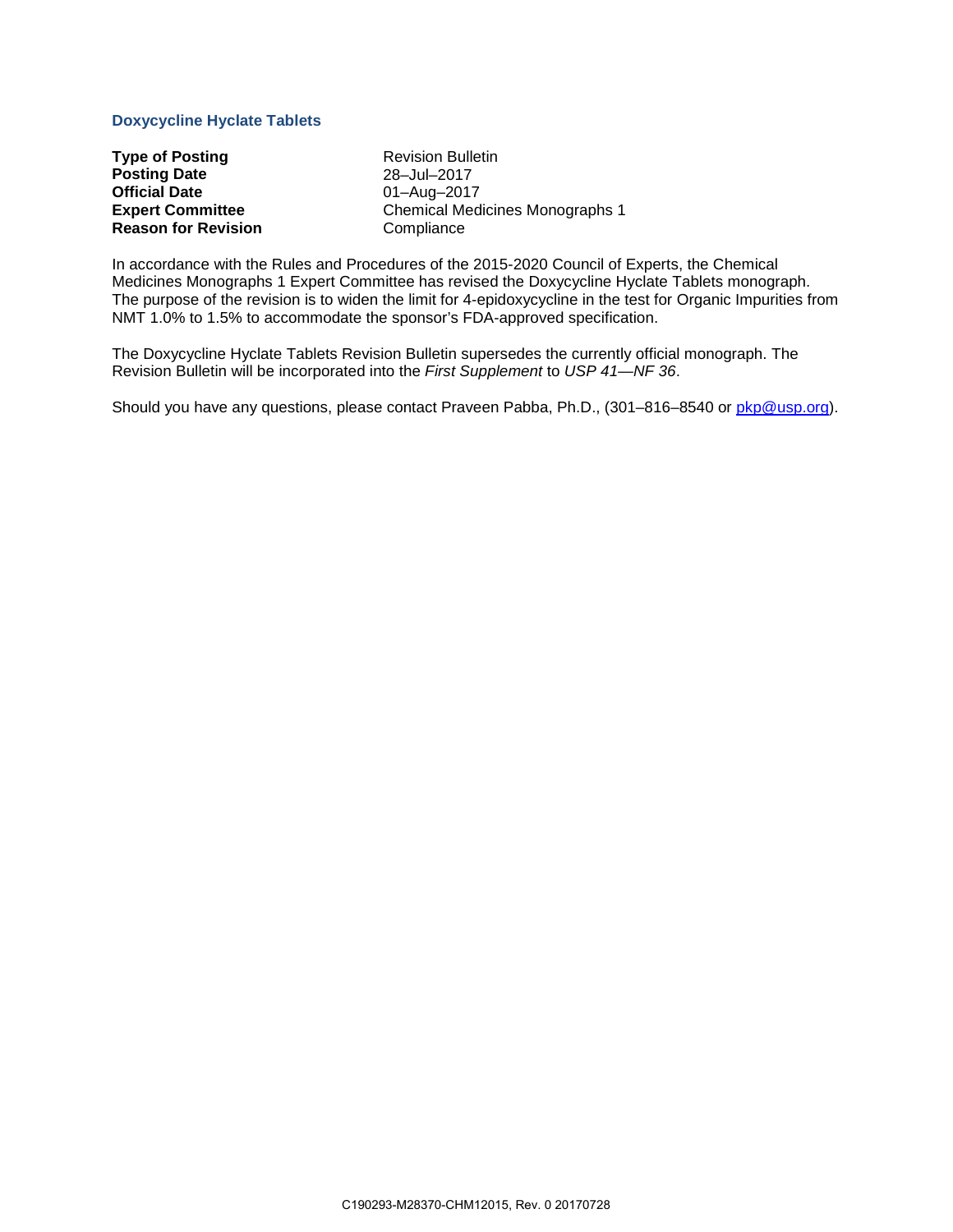### **A. PROCEDURE**

**Sample solution:** Shake a suitable quantity of finely **Column:** 2.1-mm × 5-cm; 1.7-µm packing L7. ground Tablets with methanol to obtain a solution<br>
containing the equivalent of 1 mg/mL of doxycycline,<br>
and filter. Use the filtrate as the *Sample solution*.<br>
Analysis: Proceed as directed under *Identification—Tet*-<br>
Fl *racyclines* 〈193〉*, Method II*.▲*USP40* **Injection volume:**<sup>5</sup> <sup>µ</sup><sup>L</sup>

▲ **A.** The retention time of the major peak of the *Sample* [NOTE—See *Table 2* for relative retention times.]<br>solution corresponds to that of the *Standard solution*, as ob-<br>**Suitability requirements .**• **<sup>A</sup>.** The retention time of the major peak of the *Sample* **Suitability requirements** *solution* corresponds to that of the *Standard solution*, as ob-

### **PROCEDURE**

**A** *solutions* containing doxycycline from light.<br> **Solution** A *solution* A *schmonghoric potentium* **Analysis Solution A:** Transfer 3.1 g of monobasic potassium<br>
phosphate, 0.5 g of edetate disodium, and 0.5 mL of<br>
triethylamine to a 1000-mL volumetric flask. Add about<br>
850 mL of water and mix. Dilute with water to volume<br>
and a <sup>±</sup> 0.2. Result = (*<sup>r</sup>U*/*<sup>r</sup>S*) × (*CS*/*CU*) <sup>×</sup> *<sup>P</sup>* <sup>×</sup> *<sup>F</sup>* <sup>×</sup><sup>100</sup> **Solution B:** Methanol

| Time<br>(min) | <b>Solution A</b><br>(%) | <b>Solution B</b><br>(%) | in the Standard solution (mq/mL)<br>$=$ nominal concentration of doxycycline in the<br><u>Lui</u> |
|---------------|--------------------------|--------------------------|---------------------------------------------------------------------------------------------------|
| 0.0           | 90                       |                          | Sample solution (mg/mL)<br>= potency of doxycycline in USP Doxycycline                            |
| 2.0           | 90                       |                          | Hyclate RS $(\mu q/mq)$                                                                           |
| 4.0           | 60                       | 40                       | $=$ conversion factor, 0.001 mg/ $\mu$ g                                                          |
| 6.0           | 90                       |                          | Acceptance criteria: $90.0\%$ –120.0%                                                             |
| 9 N           | 90                       |                          |                                                                                                   |

**Diluent:** 0.01 N hydrochloric acid

**System suitability stock solution 1:** 1 mg/mL each of *Change to read:* USP Doxycycline Related Compound A RS and USP<br>Methacycline Hydrochloride RS in Diluent

Methacycline Hydrochloride RS in Diluent<br>
System suitability stock solution 2: 1.2 mg/mL of USP<br>
Doxycycline Hyclate RS in Diluent<br>
System suitability solution: Transfer 5 mL of System<br>
System suitability solution: Transfe

**System suitability solution:** Transfer 5 mL of *System* **Test 1 Test 1 Medium:** Water; 900 mL heat on a steam bath for 60 min, and evaporate to<br>
dryness on a hot plate, taking care not to char the<br>
residue. Dissolve the residue in *Diluent*, add 0.5 mL of<br> *System suitability stock solution 1,* and dilute with *Di ent* to volume. Pass the solution through a suitable fil- **Standard solution:** USP Doxycycline Hyclate RS in ter and use the filtrate. *Medium*

doxycycline. When stored in a refrigerator, this solution may be used for 14 days.

**Standard solution:** 0.3 mg/mL of USP Doxycycline **Doxycycline Hyclate Tablets** Hyclate RS in *Diluent*. Sonicate as needed to dissolve. **Sample solution:** Nominally 0.25 mg/mL of doxycy-**DEFINITION**<br>
Doxycycline Hyclate Tablets contain the equivalent of NLT<br>
Doxycycline Hyclate Tablets contain the equivalent of NLT<br>
Portion of NLT 20 finely powdered Tablets to a suitable<br>
yolumetric flask. Add 50% of the this solution through a suitable filter of 0.2-µm pore **IDENTIFICATION** size. **Delete the following:**  $\qquad \qquad \qquad$  **Chromatographic system**  $\qquad \qquad \qquad$  (See *Chromatography*  $\langle 621 \rangle$ *, System Suitability.*)

**Mode:** LC **.**• **PROCEDURE Detector:** UV 350 nm

**System suitability**

*Add the following:* **Samples:** *System suitability solution* and *Standard solution*

tained in the *Assay*.▲*USP40* **And The** *Assay*<br>A-epidoxycycline; NLT 1.5 between 4-epidoxycycline<br>ASSAY **ABSAY** 4-epidoxycycline related compound A; NLT 1.5 beand doxycycline related compound A; NLT 1.5 between doxycycline related compound A and doxycy-<br>cline, System suitability solution

cline, *System suitability solution Change to read:* **Tailing factor:** NMT 1.5, *Standard solution*

**Relative standard deviation:** NMT 2.0%, *Standard* •

$$
Result = (r_U/r_S) \times (C_S/C_U) \times P \times F \times 100
$$

- **Mobile phase:** See *Table 1*.
	- $r_s$  = peak response from the *Standard solution*<br> $C_s$  = concentration of USP Doxycycline Hyclate
	- **Table 1** *C<sub>S</sub>* = concentration of USP Doxycycline Hyclate RS<br> **C**<sub>S</sub> = concentration of USP Doxycycline Hyclate RS<br>
	in the Standard solution (mg/mL)
		-
		-
		- $F =$  conversion factor, 0.001 mg/ $\mu$ g

## **PERFORMANCE TESTS**

This solution contains a mixture of 4-epidoxycycline,<br>
doxycycline related compound A, methacycline, and<br>
doxycycline. When stored in a refrigerator, this solu-<br>
doxycycline. When stored in a refrigerator, this solu-<br>
solu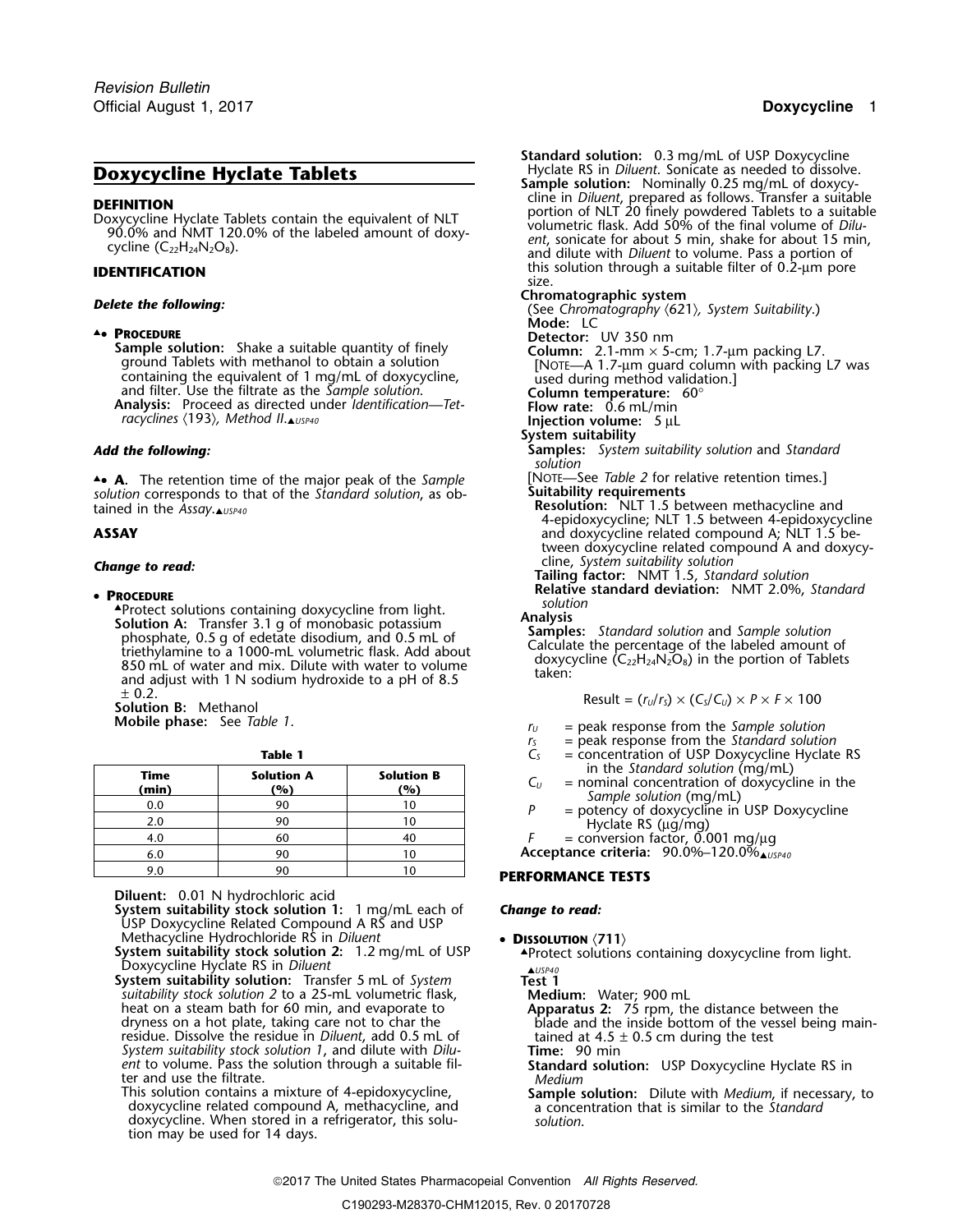(See *Ultraviolet-Visible Spectroscopy* 〈857〉.) cline, *System suitability solution*

▲**.Analysis Analysis Samples:** *Standard solution* and *Sample solution* **Samples:** *Sample solution* and *Standard solution* doxycycline  $(C_{22}H_{24}N_2O_8)$  dissolved:

$$
Result = (A_U/A_S) \times (C_S/L) \times V \times 100
$$

- 
- 
- $A_s$  = absorbance of the *Standard solution*<br> $C_s$  = concentration of doxycycline in the *Standard*  $C_s$  = peak response of doxycycline from the  $C_5$  = concentration of doxycycline in the *Standard*  $r_5$  = peak response of doxycycline in the *Standard r<sub>s</sub>* = peak response of doxycycline in the *Standard solution* (mq/mL) *solution* (mg/mL)<br>= label claim (mg/Tablet)

**Tolerances:** NLT 85% (*Q*) of the labeled amount of *C<sup>U</sup>* = nominal concentration of doxycycline in the doxycycline (C22H24N2O8) is dissolved. *Sample solution* (mg/mL)

**Test 2:** If the product complies with this test, the label- *P* = potency of doxycycline in USP Doxycycline ing indicates that it meets USP *Dissolution Test 2.* Hyclate RS (µg/mg)

- 
- blade and the inside bottom of the vessel being main- rity peaks less than 0.2%. tained at  $4.5 \pm 0.5$  cm during the test<br>Time: 30 min

**Time:** 30 min<br>**Standard solution:** 22 µg/mL of doxycycline from  $\frac{1}{1}$ **USP Doxycycline Hyclate RS, in** *Medium* 

Analysis<br>**Samples:** *Standard solution* and *Sample solution*<br>Calculate the percentage of the labeled amount of doxycycline  $(C_{22}H_{24}N_2O_8)$  dissolved:

$$
4U
$$
 = absorbance of the Sample solution

- $A_s$  = absorbance of the *Standard solution*<br>  $C_s$  = concentration of doxycycline in the *Standard*<br>
solution (mg/mL)<br>  $L$  = label claim (mg/Tablet)  $\begin{array}{c} \text{if } \{A, A, B, S, S, A, R, I, 1, 2, 3\} \}$ <br>  $L$  = label claim (mg/Tabl
- 
- 

**Tolerances:** NLT 85% (*Q*) of the labeled amount of aphthacenecarboxamide.<br>doxycycline is dissolved.

doxycycline is dissolved. ▲*USP40* • **UNIFORMITY OF DOSAGE UNITS** 〈**905**〉**:** Meet the requirements **SPECIFIC TESTS**

## **IMPURITIES**

### **Change to read:**

- ▲*USP40* ▲**. ORGANIC IMPURITIES**
	- **Mobile phase, Diluent, System suitability solution, ADDITIONAL REQUIREMENTS Sample solution, and Chromatographic system:**<br>Proceed as directed in the Assay. Proceed as directed in the *Assay*. *Change to read:* **Standard solution:** 1.5 <sup>µ</sup>g/mL of USP Doxycycline

Hyclate RS in *Diluent* •

- 
- 

4-epidoxycycline; NLT 1.5 between 4-epidoxycycline and doxycycline related compound A; NLT 1.5 be-

**Instrumental conditions** the state of the state of tween doxycycline related compound A and doxycy-

**Relative standard deviation:** NMT 5.0% for the **Analytical wavelength:** 276 nm<br> **Analysis Analysis Analysis Analysis Analysis** 

Calculate the percentage of each impurity in the por-<br>tion of Tablets taken:

 $Result = (r<sub>U</sub>/r<sub>S</sub>) \times (C<sub>S</sub>/C<sub>U</sub>) \times P \times F \times 100$ 

- $A_U$  = absorbance of the *Sample solution*  $r_U$  = peak response of each impurity from the
	-
- *L* = label claim (mg/Tablet)  $L =$  in the *Standard solution* (mg/mL)  $V =$  volume of *Medium*, 900 mL $_{\text{a} \cup s_{P40}}$  and the *Standard solution* (mg/mL) *V* = volume of *Medium*, 900 mL▲*USP40* in the *Standard solution* (mg/mL)
	-
	-
	-

**Medium:** Water; 900 mL<br>**Apparatus 2:** 50 rpm, the distance between the **Acceptance criteria:** See Table 2. Disreg Acceptance criteria: See *Table 2*. Disregard any impu-

| о |  |
|---|--|
| × |  |

| Standard solution: $22 \mu$ g/mL of doxycycline from<br>USP Doxycycline Hyclate RS, in Medium<br><b>Sample solution:</b> Pass a portion of the solution under<br>test through a suitable filter. $\triangleq_{\triangle USP40}$ | <b>Name</b>                                                            | <b>Relative</b><br><b>Retention</b><br>Time | Acceptance<br>Criteria,<br>NMT $(%)$     |
|---------------------------------------------------------------------------------------------------------------------------------------------------------------------------------------------------------------------------------|------------------------------------------------------------------------|---------------------------------------------|------------------------------------------|
| <b>Blank:</b> Medium                                                                                                                                                                                                            | Methacycline <sup>a,b</sup>                                            | 0.64                                        |                                          |
| Instrumental conditions                                                                                                                                                                                                         | 4-Epidoxycycline <sup>c</sup>                                          | 0.79                                        | $\bullet$ 1.5 $_{\odot}$ (RB 1-Aug-2017) |
| (See Ultraviolet-Visible Spectroscopy $(857)$ .)<br>Mode: UV-Vis<br>Analytical wavelength: 276 nm                                                                                                                               | Doxycycline related<br>compound A<br>(6-epidoxycycline) <sup>a,d</sup> | 0.88                                        |                                          |
| <b>Cell:</b> $0.5 \text{ cm}$<br>Analysis                                                                                                                                                                                       | Doxycycline                                                            | 1.0                                         |                                          |
| <b>Samples:</b> Standard solution and Sample solution<br>Calculate the percentage of the labeled amount of                                                                                                                      | Any individual<br>unspecified impurity                                 |                                             | 0.5                                      |
| doxycycline (C <sub>32</sub> H <sub>34</sub> N <sub>3</sub> O <sub>3</sub> ) dissolved <sup>1</sup>                                                                                                                             | Total impurities                                                       |                                             | 2.0                                      |

Process impurities are controlled in the drug substance and are not to "Process impurities are controlled in the drug substance and are not to "Process impurities are controlled in total impurities.<br>Result = (A<sub>U</sub>/A<sub>S</sub>) ×

 $A_U$  = absorbance of the *Sample solution*<br> $A_S$  = absorbance of the *Sample solution*<br> $A_S$  = absorbance of the *Standard solution*<br> $A_S$  = absorbance of the *Standard solution* 

*L* = label claim (mg/Tablet) <sup>d</sup> .(4*S*,4a*R*,5*S*,5a*R*,6*S*,12a*S*)-4-(Dimethylamino)-1,4,4a,5,5a,6,11,12a-*V* = volume of *Medium*, 900 mL *botahydro-3,5,10,12,12a-pentahydroxy-6-methyl-1,11-dioxo-2-* , 900 mL

## *Delete the following:*

**.**• **WATER DETERMINATION,** *Method I* 〈**921**〉**:** NMT 5.0%

- FICIAL RESULTS: Preserve in tight, light-resistant<br>
Stam suitability solution and Standard<br>
Solution solution solution and Standard<br>
Solution solution test is given,
- solution<br>Suitability requirements<br>Resolution: NLT 1.5 between methacycline and<br>Resolution: NLT 1.5 between methacycline and

2017 The United States Pharmacopeial Convention *All Rights Reserved.*